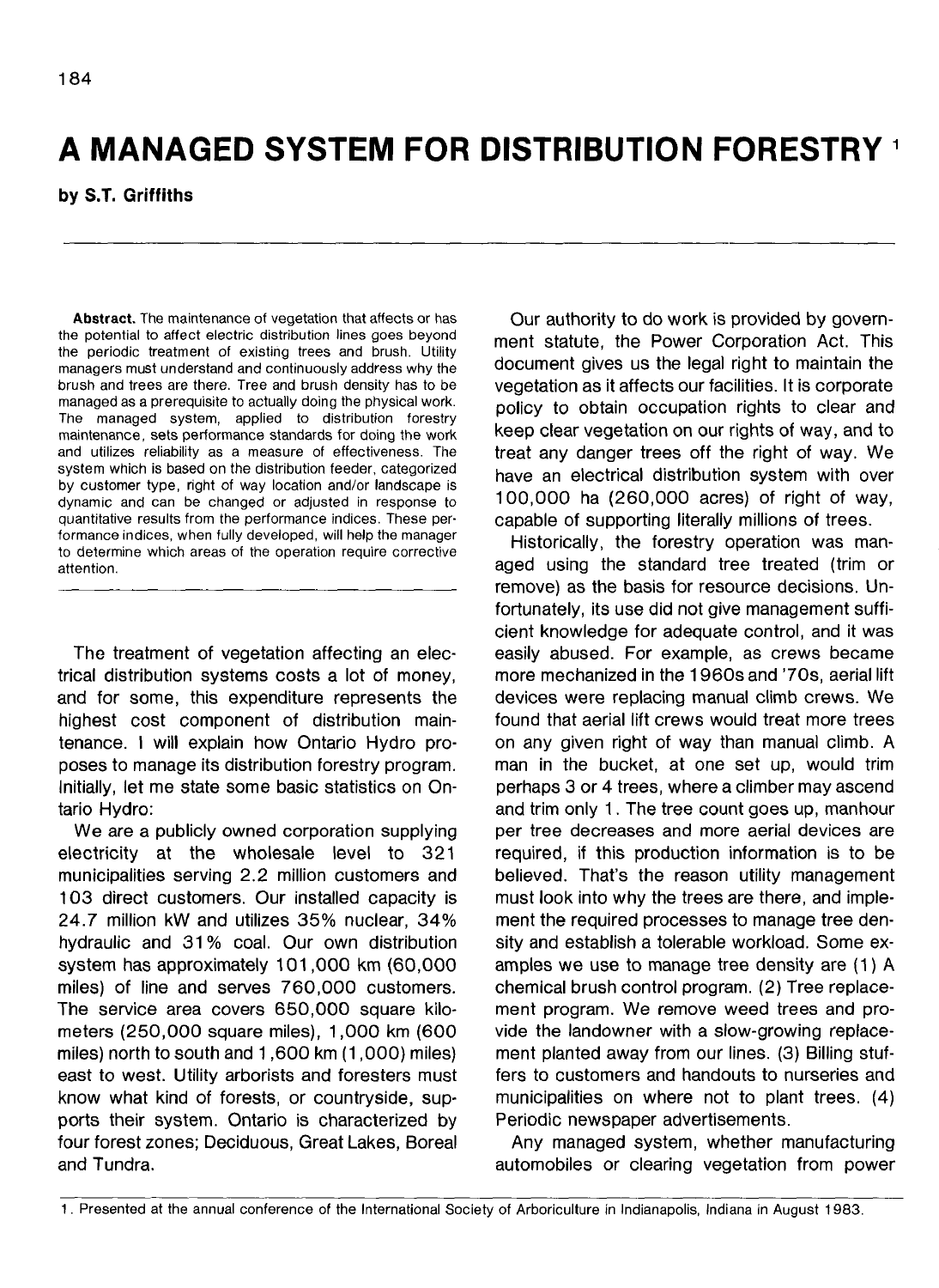lines, can be depicted as in Fig. 1. For utility arborists, it is clearing brush and trees to a certain reliability standard by means acceptable to the general public. Initialy one needs a plan that includes programmed cycles (to determine required clearances) and job specifications. One then must organize. At Ontario Hydro we have our 55 administrative locations headed by forestry foremen, functionally guided by forestry supervisors in the six Regions who, in turn are functionally guided by Head Office. Resources, either our own forces or external contractors, are given the required training for the work. Direction is the supervision given to crews, contractors, Areas and Regions. The control must be expressed both quantitatively (relationship of work done to production standards) and qualitative (relationship of work done to tree caused outages and adherence to arboricultural specifications).

Starting with the **plan,** Ontario Hydro has opted for the job package approach with the distribution feeder as the basis for planning and executing forestry work. In our system, there are approximately 2,400 feeders, which seems to be a good population for work management purposes. The feeder has advantages over other work packages, such as geography (land feature or political boundaries):

#### **Clearing By Feeder vs.**

#### **Clearing by Geography**

- 1. Better Reliability
- 1. Political boundaries facilitate municipal contacts.
- trical system an asset for safety and storm repair. 3. Facilitates planning

program changes.

2. Crew knowledge of elec-

The next step in the planning process is to categorize these 2,400 job packages by existing vegetation type, so feeders possessing similar landscape characteristics can be grouped oRGANIZE together for quantitative (production) and qualitative (reliability) comparisons. We came up with nine different categories for feeders, which are described as follows:

### **Management unit categories**

A. Agriculture (intensive farming). This includes Figure 1.

all locations which contain a high proportion of intensive farming. An on or off-road aerial device could complete the majority of necessary work. Low tree densities are encountered and perhaps enhanced by the continuously managed land on both sides of the R/W by farmer and road authority.

B. Rangeland (marginal farming). This includes all locations having adjacent land classified as marginal for farming. On or off-road equipment can complete the majority of the work. Tree density and brush problems are greater than in the agricultural setting.

C. Urban residential. This consists of locations high in customer density; hence, is characterized by having a large number of primary and secondary services and three-wire "bus." Mature tree trimming and removals are the major portion of the work-load. An on-road aerial device can complete the majority of the necessary work. There are few brush control problems, e.g. subdivisions and beach locations.

D. Rural estate. This encompasses all residential areas of much lower customer density than category C and usually has higher tree densities. Work can normally be completed by on-road equipment. The trees in question make up a significant portion of the landscape scene and constitute a higher dollar value.

E. Mixed-hardwood (on-road). This includes non-agricultural land containing a high percentage of on-road trim work. The major work load involves the treatment of hardwood tree species. There is a high density of trees per kilometer and brush control is a substantial portion of the cycle right of way maintenance program.



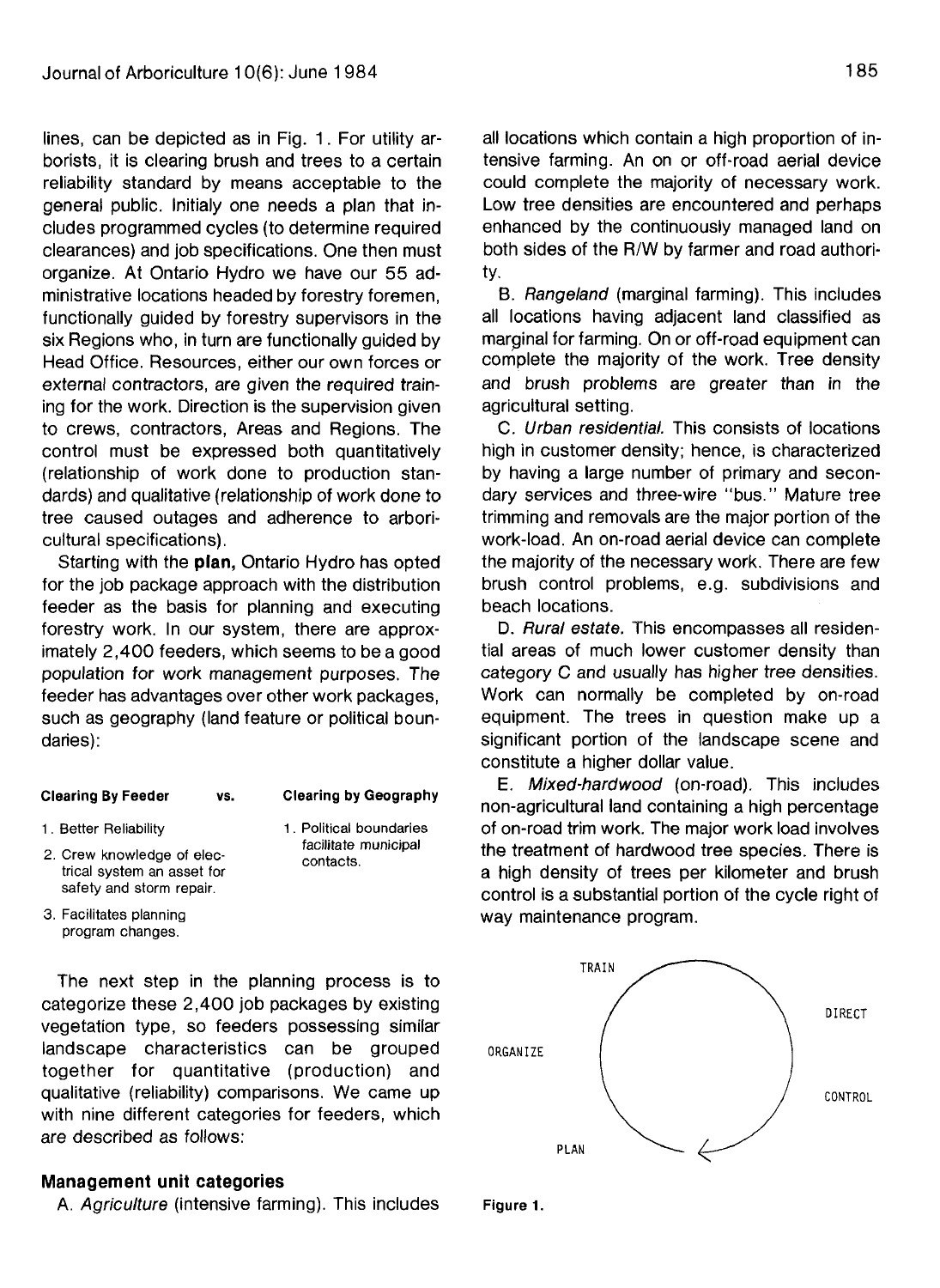F. Mixed-hardwood (off-road). This is identical to category E except the majority of the work requires specialized off-road equipment.

G. Mixed-Conifer (on-road). This includes nonagricultural land having largely on-road access. The major work involves the treatment of coniferous tree species.

H. Mixed-Conifer (off-road). Identical to F except that the majority requires off-road equipment.

I. Inaccessible. Includes all of those isolated situations in which there is no access for mechanical equipment. A climbing crew is mandatory, e.g. island locations, backlot construction.

To ensure consistency in defining these categories, a decision key was developed for the supervisors' use to establish the correct category for each feeder job package. With all this in place, our plan is established with annual forestry programs on a cycle basis. I'll not dwell on the Organize, Train and Direct components of this system but move on to Control (Fig. 1). **Control** is defined by Webster's as verify, regulate, or check. Utility managers should identify the various factors that give them an idea of how well any operation is proceeding.

At Ontario Hydro, the various work functions that will be standardized for comparison are (1) Line clearing (tree trimming and removal), with standards developed for mh/tree, mh/km and \$/km. (2) Chemical brush control, mh/km and \$/km. (3) Brush cutting will not have a standard since it's non-routine work. (4) Distribution Station (D.S.) site maintenance, \$/D.S. by site class. (This item of the maintenance program is relatively insignificant in terms of dollars spent, so I'll not dwell on it; only to say that all 800 of our D.S.'s are divided into three site classes, depending on the sensitivity of location and landscape; each site class has its own general maintenance specification and standard).

There are other means of assessing work location performance; the standards allow the manager to assess performance regularly, even daily. The other measures that, over a longer time span, can be utilized by managers give a complete picture of any operation are (1) Reliability; customer outages caused by trees. (2) Percent of off-cycle work to total line clearing program. Are crews running all over the countryside instead of working in their assigned units? (3) Percent of brush cutting to chemical brush control. This is an indicator of local resistance to chemicals. (4) Comparisons of work done by category to standards. (5) Percent of trees removed of the total trees treated. An average removal rate of 30-40% is required so tree densities will not increase over the clearing cycle. (6) Past cycle history of forestry programs.

Since we clear rights of way for system reliability, we can and should utilize reliability data in planning our programs. We may ultimately have different programmed cycles for the various categories. Our existing clearance cycles were derived by utility foresters sitting around a table, based on professional experience of how much clearance we could give trees without being accused of a "bare earth" policy. Not good enough, we were told by auditors. Cycles must be based on hard reliable data. Reliability will also let us test our work specs, for example, leaving "skirts" vs. removing them. Also, it can be used to assess the performance of supervisors.

As an example, let us assume a feeder has 20 km of line, with equal customer and tree density and is split by a municipal boundary (Fig. 2). If planned clearing is done on a municipal or geographical basis, in this example you have a 50% chance of working on either side of the town boundary. If you clear on a feeder basis, from line to load working outward from the D.S., your reliability (outages caused by trees) will be 50% better than the non-electrical method.

Another control factor is the job audit. This assesses how well each job (line clearing, spray, etc.) is planned and executed. We are now implementing a formalized audit, which is similar to quality control by inspectors. In our audit process,



**Figure 2.**